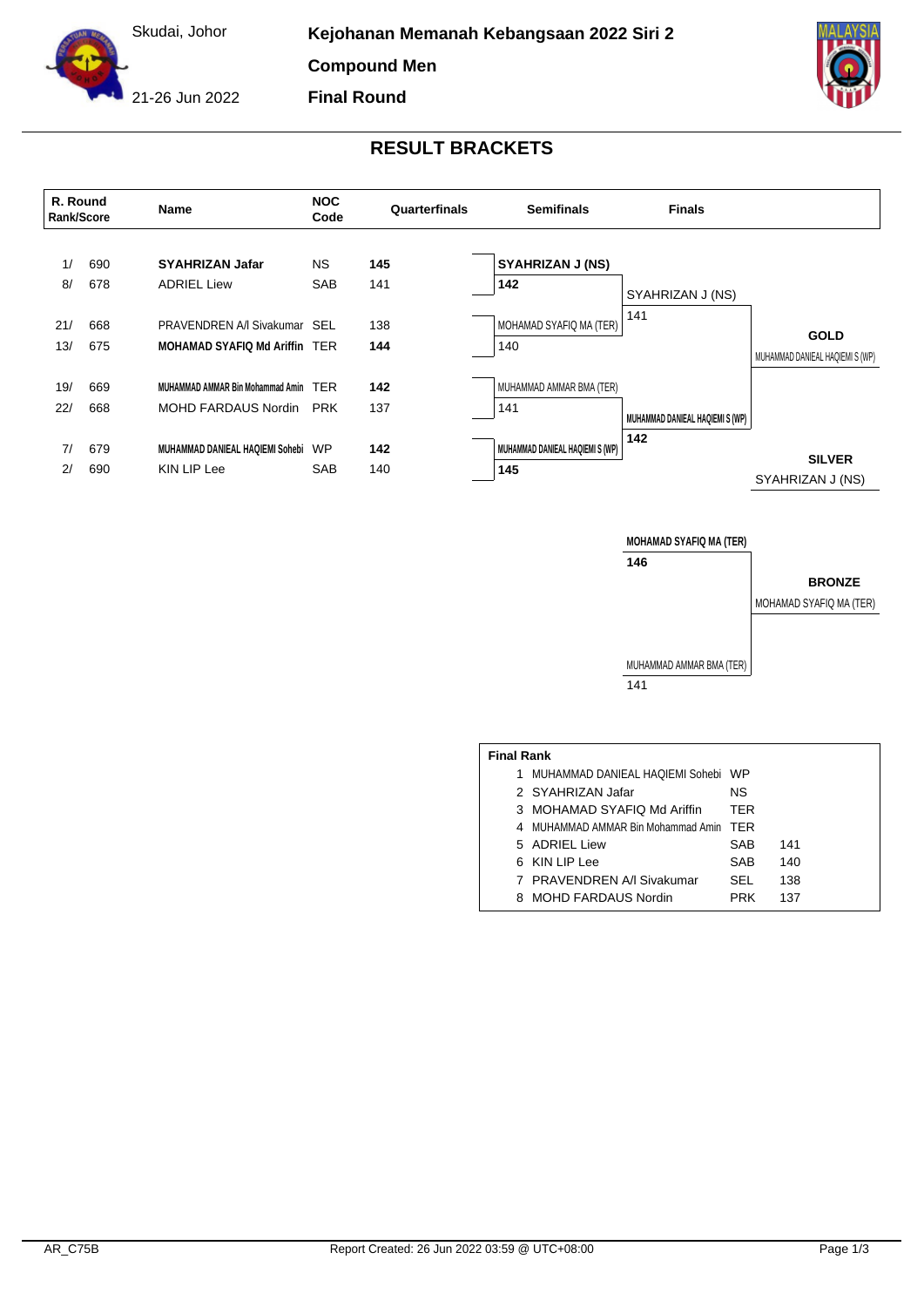Skudai, Johor

21-26 Jun 2022

## **RESULT BRACKETS**

**Elimination Round**